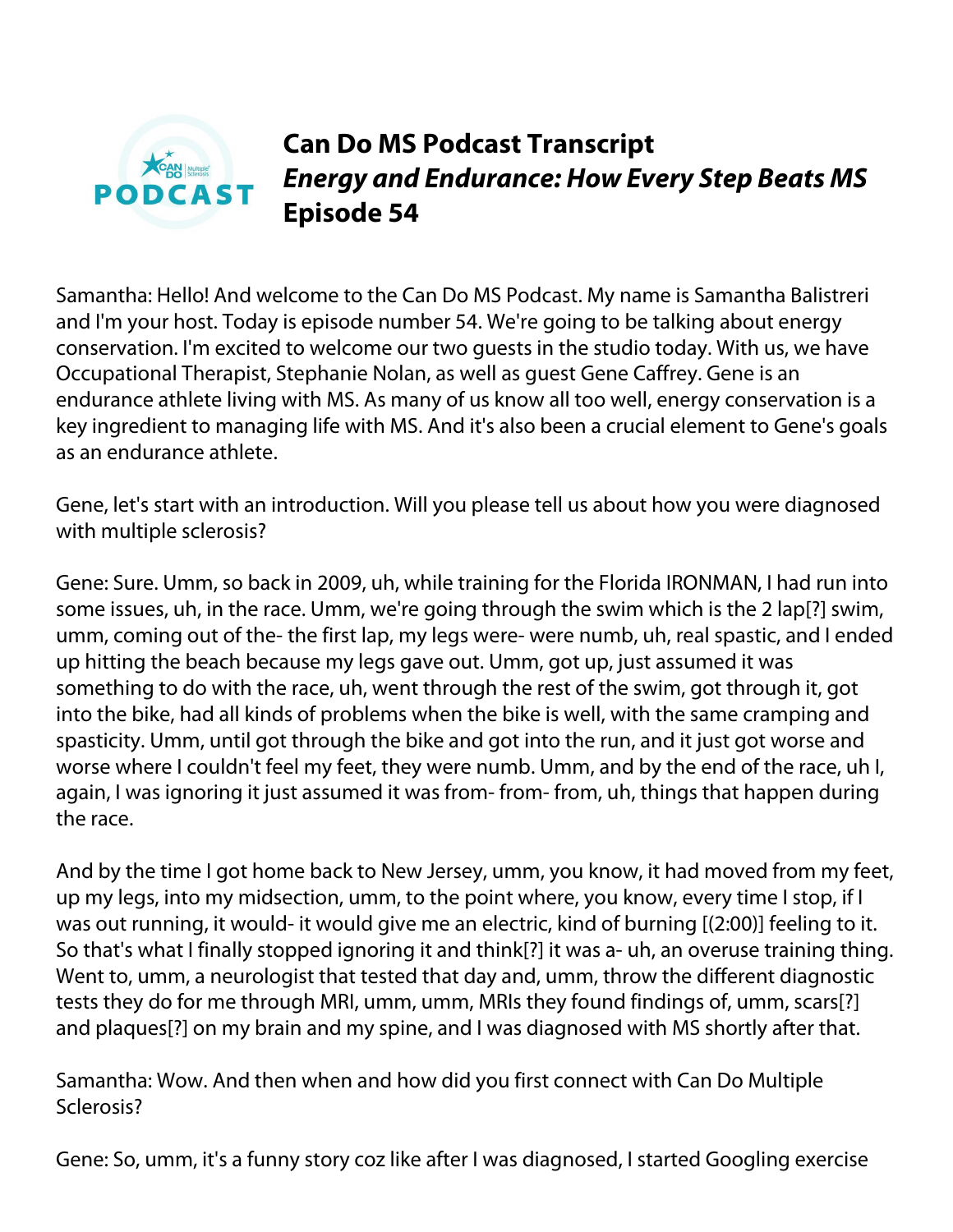and MS. Uh, endurance exercises in MS, fitness and MS, whatever I could find. And I found stories about Jimmie Heuga, and it blew me away that, you know, he had gotten it so early. He was an Olympic, uh, champion, you know, winning medals and then shortly after that got diagnosed with MS when there were zero treatments. And it really pulled me out of my funk of being diagnosed, uh, when I found out, and because I saw that he fought it with what he knew about Athletics and a- and fitness, and being healthy and it helped him, and that he went out and started helping other people.

That really got me motivated that day and told me I could- I could do it too. And it really got me focused on keeping up on my training, and if I kept it with light[?] training, it would keep me strong even if I had MS problems. And then I-I can still do what I'm doing and maybe even help other people be umm, you know, aspire to do their stuff. I also found information about something called MS Global, and that was Tyler Hamilton's, uh, organization that was taking people across the- the [inaudible], uh, taking people with MS and without MS, raising money and getting over the- these- these amazing rides and climbs. And- and on that same day, I found both of those. So that's what my fringe[?] connection to Can Do MS was.

Then, I was invited to a cycling event for MS [(4:00)] that was being headed up by Tyler Hamilton. So I went out, I got involved with it. And when I got there, I found that the charity that we were working with was Can Do MS. And it was this kind of a, umm, life-changing week, and it was meant to be and I felt it's fate, but it was what got me connected and focused on what I wanted to do from that day forward. Everything's been about riding for awareness and- and try to help everybody to live their best life with MS by inspiring and do what I do.

Samantha: That's really incredible. Yeah, your- your story and your attitude really remind me of- of what I know about Jimmie Heuga and his legacy, so that's really special.

Gene: Yeah, he changed my life without- without even meeting him, so, uh, you know, I [inaudible] one time and I told him that- I said he's just- he's just totally changed where I was at at that point. So, it's really great.

Samantha: Yeah, that's- that's awesome. And something else he was really passionate about was teamwork and we're lucky to have an Occupational Therapist here with us today. So Stephanie, welcome.

Stephanie: Hi.

Samantha: So I want to pull you in into the conversation. Umm, as an Occupational therapist, what can you help with and what can we learn from you?

Stephanie: Uh, so I feel like Occupational Therapy is such a great resource, uh, for people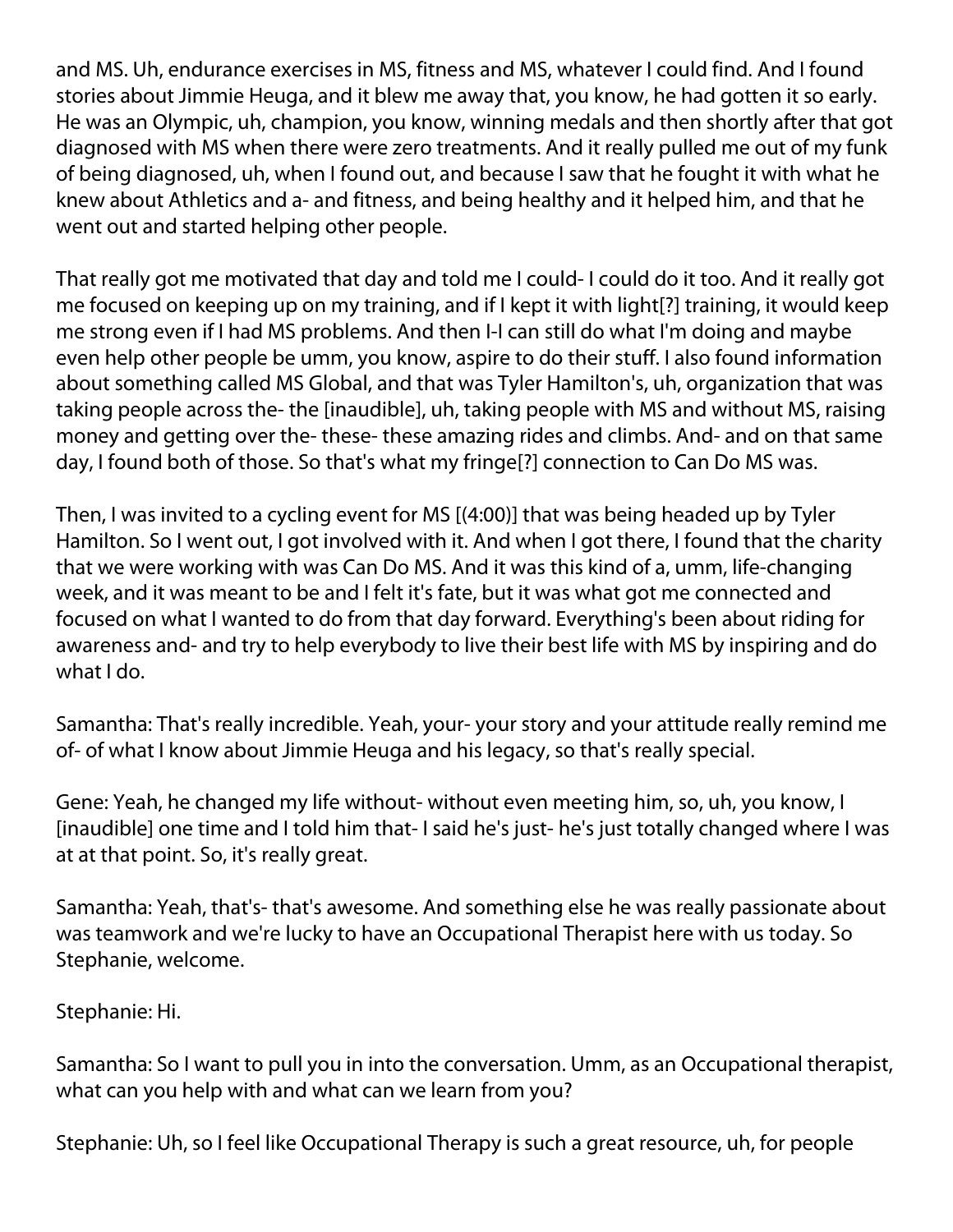with MS. And I think our biggest role would be, uh, energy conservation which is fancy for fatigue management, umm, trying to find ways to manage your fatigue by conserving as much of that energy as you can. Uh, giving you m-more energy to use throughout the day, not necessarily making more energy right there, but making it spread out throughout the day. Umm, but we can do that through so many different ways that might be using gadgets, that might be just pacing your day and kind of figuring out how and what to do and when to do it, that could be educating you and your family and your friends or other people understand a little bit better.

Umm, it can look like helping with vision, helping with heat tolerance. That's another big one and I know, uh, Gene we've talked before that- that's- that was a tough one for you.

### Gene: Mmm-hmm.

Stephanie: Umm, so I think, you know OTs [(6:00)] just play a big role in so many areas, but in the overall, like improving that function with different strategies, techniques. And I think that fatigue management is like, the biggest key.

Samantha: Yeah, especially with multiple sclerosis where that's such a common problem. Uh, Gene, you're a passionate endurance athlete, and what other roles are important in your life?

Gene: Uh, well, besides the riding a bike, umm, my family, work- I'm a- I'm a salesman, uh, I've been doing that for 30 years. Um, uh, selling, umm, o-on the road, I'm driving a lot, that kind of stuff, so... B-but mainly family, health, and, uh, keeping that bike rollin'.

Samantha: Yeah, you're clearly balancing a lot of roles and I think a lot of us can relate to that.

#### Gene: Yup.

Samantha: Umm, and as Stephanie mentioned, energy conservation can be beneficial for anyone with them MS. Stephanie, I know this is a topic you're really excited to talk about. Can you tell us a little bit about how energy conservation can help people with MS?

Stephanie: You know, I think a lot of people, umm, when they first noticed the fatigue or experienced the fatigue, there's a- a- it's overwhelming almost and then there's this, "I have to get everything done. As soon as I wake up in the morning before that fatigue monster hits at 11 a.m.". Or something like that. So there's this, umm, strive to just cram in all these things really early on and then eleven o'clock hits, and they're like, "OK! My day is done. I-I got my eight to eleven. That's all I got, and I'm down for the count."

Gene: Mmm-hmm.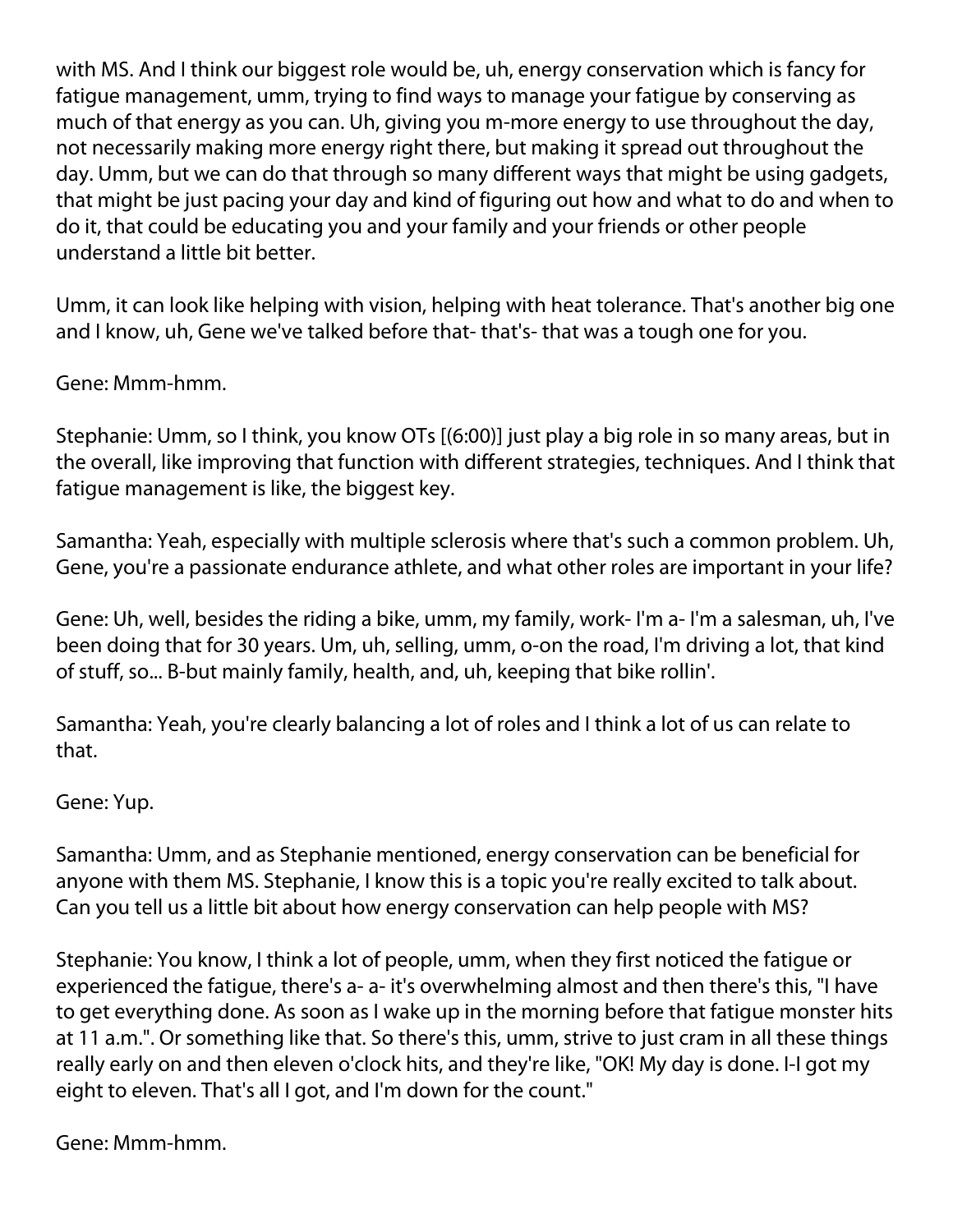Stephanie: Umm, so I think that's like a- huge thing is, umm, really just figuring out how to make that little bit of energy you have in a day lasts longer. And- and someone once told me [inaudible] gives you a \$1 a day and like kind of imagine if you had \$1 worth of energy and had to spend that dollar very carefully and spread every penny out. How would you spread it out? And so many people spend that dollar real quick in that first couple hours of the day. They have no dollars left or they steal tomorrow's dollars or the next day's dollars and then they're out on a loan that they really can't afford. So, figuring out how to plan [(8:00)] and organize yourself to be able to manage that energy is really critical.

Samantha: Yeah, that's- that's so important. And you have a good tool for people to help remember energy conservation.

Stephanie: Yeah. So I like to use something called the 4 P's. Umm, so we separate into 4 different groups, and those are, umm, Prioritizing, Planning, Pacing, and Positioning. So we you know, break down what's priority, what needs to be done, what can be done later. Planning, how are you going tobudget that dollar? How you going toplan out your hour, your day, your week, you know, in- Gene, he plans out a year ahead [laughter]. He found his races[?] and stuff. Umm, and then pacing, how are you going to pace that hour. And then positioning is things like gadgets or tools, or how you stand or sit while you do something. Umm, so, you know, those are the 4 P's and- and how you can use those to, uh, break down your energy techniques or energy saving techniques.

Samantha: And, so in other words, think ahead, use your energy wisely, and listen to your body. [music] Okay, we're going totake a moment to hear from one of our sponsors. We'll make it back, we'll break down the 4 P's of energy conservation, and learn some tips and tricks from Gene when it comes to managing his fatigue.

## [music]

ThermApparel celebrates people overcoming the obstacle of heat sensitivity. Don't let the heat keep you from the things and the people you love. Undercool cooling vests are an easy comfortable and discreet way to fight the fatigue inflammation and Cog fog of MS. Keep your active lifestyle and enjoy likes[?] outdoor pleasures. With ThermApparel, now you can! Can Do listeners receive 10% off by using code Can Do. For more information, visit thermapparel.com/health.

## $[(10:00)]$

So, welcome back and thanks for listening. We have Stephanie and Gene with us in the studio today. We're going to continue our chat about energy conservation. So, Stephanie tell us more, how can planning help with energy conservation?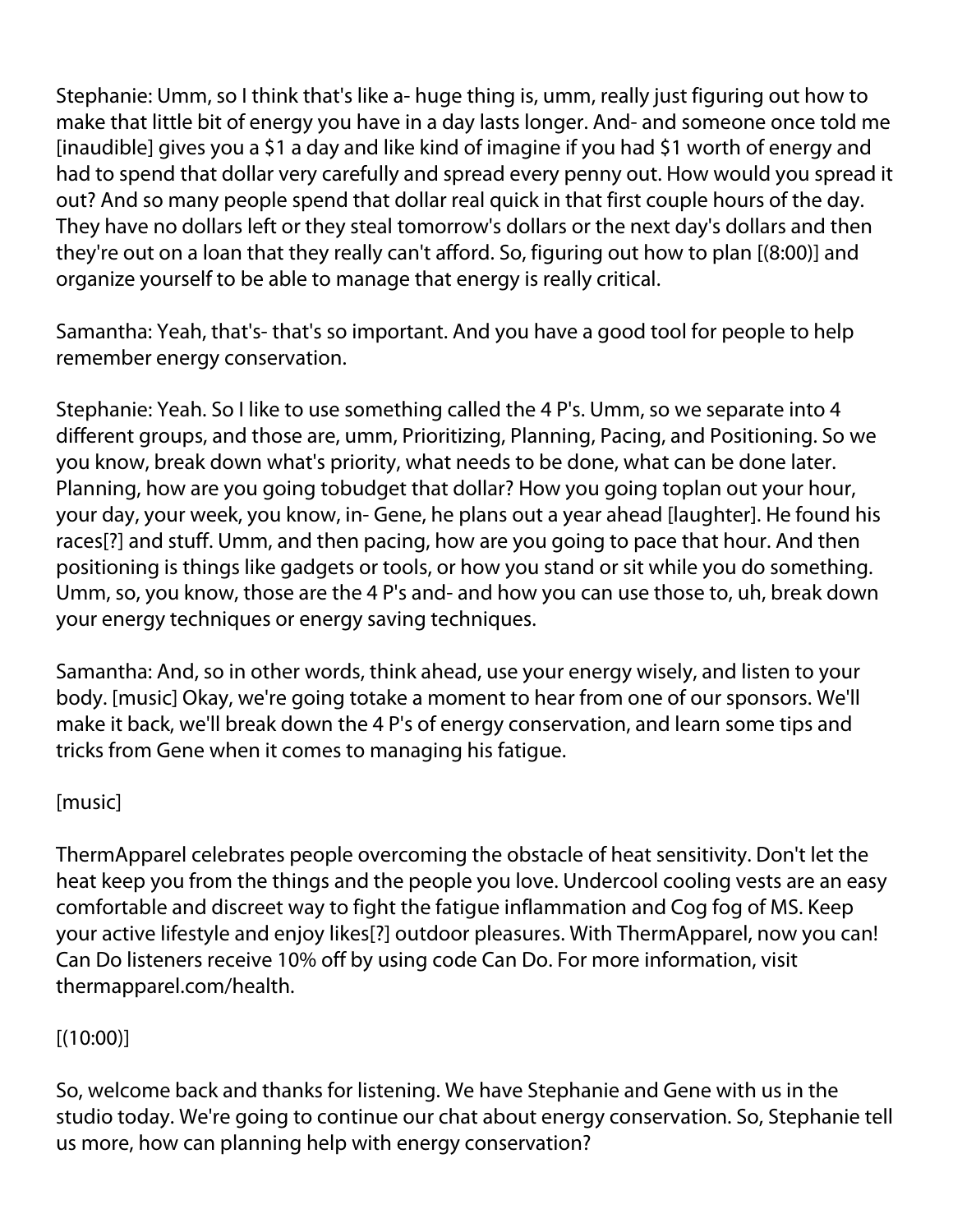Stephanie: So planning is really important. I like to encourage people to look at a calendar or look at a schedule for that day and write down everything you plan to do, and just kind of visualize that and when you go to plan that in this kind of bumps and little bit pacing, but we will plan that. I want people to really think about what are you doing next? How are you going to pace that? Umm, and- and write all the things- how people forget sometimes to write simple things, like bathroom breaks, or taking a nap, might need to go in there. So really looking at your day and planning ahead or just kind of going on the fly.

Samantha: Yeah, that makes sense. And I think it's- it's so different depending on how much energy you have. For Gene, you're an endurance athlete, but how do you use planning to help you with energy conservation?

Gene: So yeah, the planning is big. Umm, I have schedules that I have to follow up for work. I have schedules I have to follow for my training, you know, i-in order to be ready for event[?] I'm getting ready for. So, my work is the normal calendar that you guys all use and I-I look at it, I have everything from home in there and work. I- my wife needs me, I'll tell her to send me a mini invite, you know, it's, you know, just it's easier that way. I won't forget and then I-I work with a coach to help me plan out , uh, my week, by month, it's done every day and wewe really pay attention to every workout. And he sees how I- how it affects my body and he plans the next day, so he helps me plan. Umm, so that's, that's really good.

And without- without that, I would be doing too much, umm, you know, and I would ignore just like I did when I was first diagnosed, I would- I ignored that I was super tired and needed rest. So, he- [(12:00)] my coach helps me understand when I need rest, you know, coz like I said before, you gotta have a team, you know, my wife, my coach, my friends, t-they all helped me stay on track. And... so the tools that I'm using there are the different calendars that my coach uses in the calendars I have. And- and I try and balance all those and it's also not rock-solid plan, so I m-might have a plan that I want to follow.

Eh, but I have to be open to say, "You know, what? That would have been great to do that and I'm going toadjust that.", you know, and that's where- that's where the team that's supporting the helps me say, okay, y-you know, it's time to take a break coz when that- when that MS fatigue hits me, uh, it's the way I explain it, i-it's like no other fatigue. I-I'll be fine, and then I- there's nothing else to do but to take a nap. And I could take a nap at six o'clock at night for two hours and still go to bed at 10 and have no problem doing that and then that's how I plan and it helps me get through that.

Samantha: Yeah, thank you. And another component of planning is what equipment you bring to your training. So, how do you plan to not overheat or at least minimize your overheating?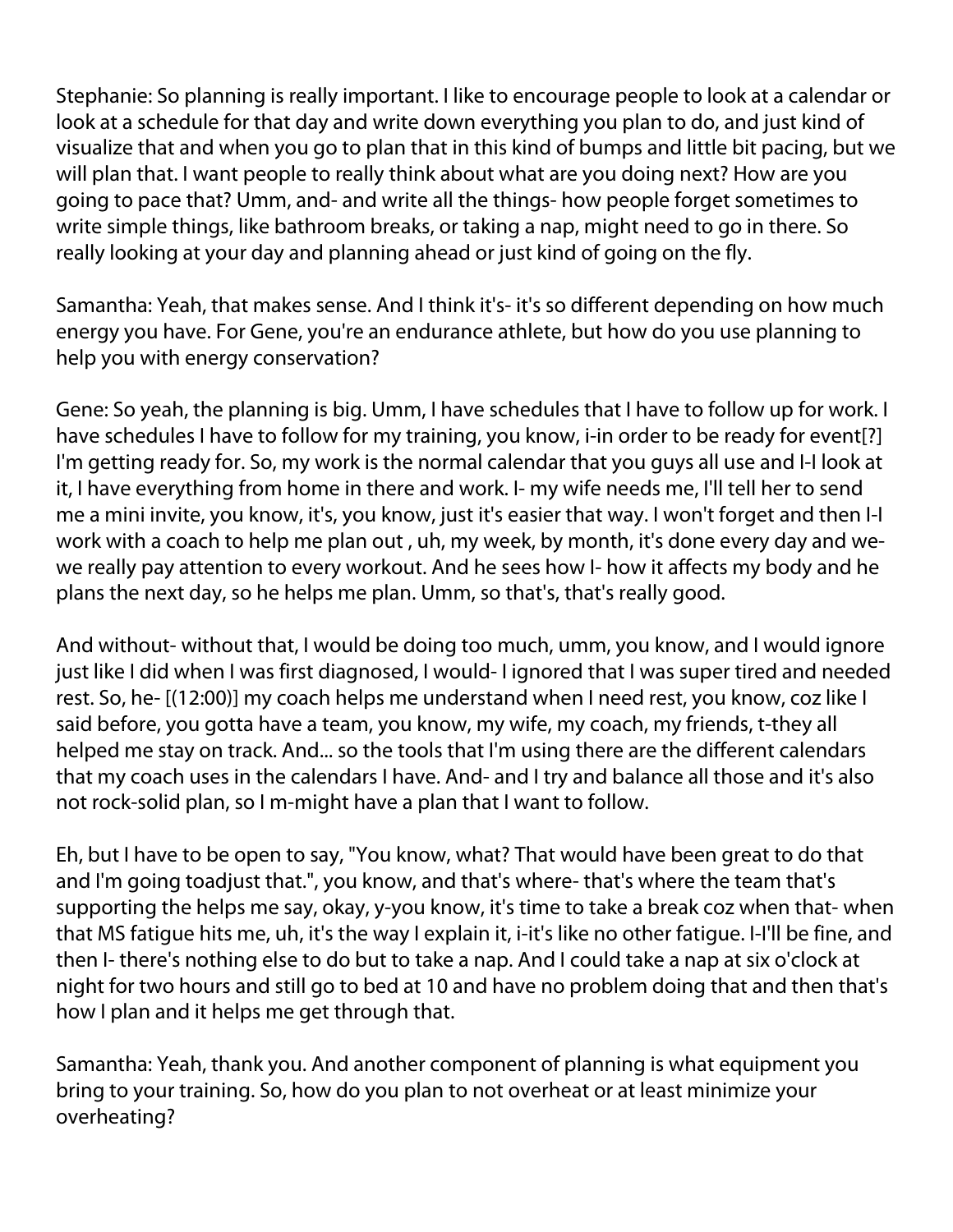Gene: Yes, that's- that's an ongoing learning process to figure that out, you know, and a lot of times that- that... what helps you figure it out is making mistakes, you know, I've had many races won last year where it's hot, you know, it's very hot here in North Carolina this summer. Y-you can't regulate heat with MS. And when I push it to the extremes, I've had some situations where it's just to stop me and shuts me down. So, some of the ways I-I manage that is, umm, you know, there's devices I have on my bikes and I wear heart rate monitors, I have things that could tell me how much power I'm putting out. Uh, I'm starting to look into ways to measure my core temperature so I can figure out what my level is before I hit that height where it's just going toshut me down. The other things I use within, especially when it comes to heat, which when I get overheated, then there's fatigue and then you're done, right?

Samantha: Mmm-hmm.

Gene: I work- I work, umm, by using, umm, cooling techniques and pre-cooling [(14:00)] before workout, cooling during, and then cooling after. And, you know, I searched and found companies that can help me, this company called ThermApparel, well it makes a device called the undercool vest that fits right under my- my cycling, umm, jersey and, umm, it'syou wouldn't even know it was there. And it just helps me go longer, umm, but it's not just during the event. It helps me before, helps me during, helps me after, and I find that I recover better after that. Umm, and also diet and- and hydration, t-to- to get me through t-the best I can.

And all that carries over to normal daily life too coz, you know, when I'm- when I'm doing my job, and I'm in the car sometimes, umm, you know, I got to go and see a customer and it's 105 degrees out, y-you have to balance everything not just for my endurance sports.

Samantha: Yeah, that's really important. So, cooling vest, staying hydrated, staying cool however you can...

Gene: Yeah.

Samantha: ... Are really important.

Gene: And also knowing- then... by doing it, I-I learn my limits, really. You can [inaudible] really in coz, you know, It- I might want to go at a certain effort, and try and go a certain distance, but the day might tell me it just gonna- it's not going tohappen. You have to listen to your body. So...

Samantha: Absolutely. Uh, the next in the 4 P's of energy conservation is Pacing. So Stephanie, why is pacing so important with MS?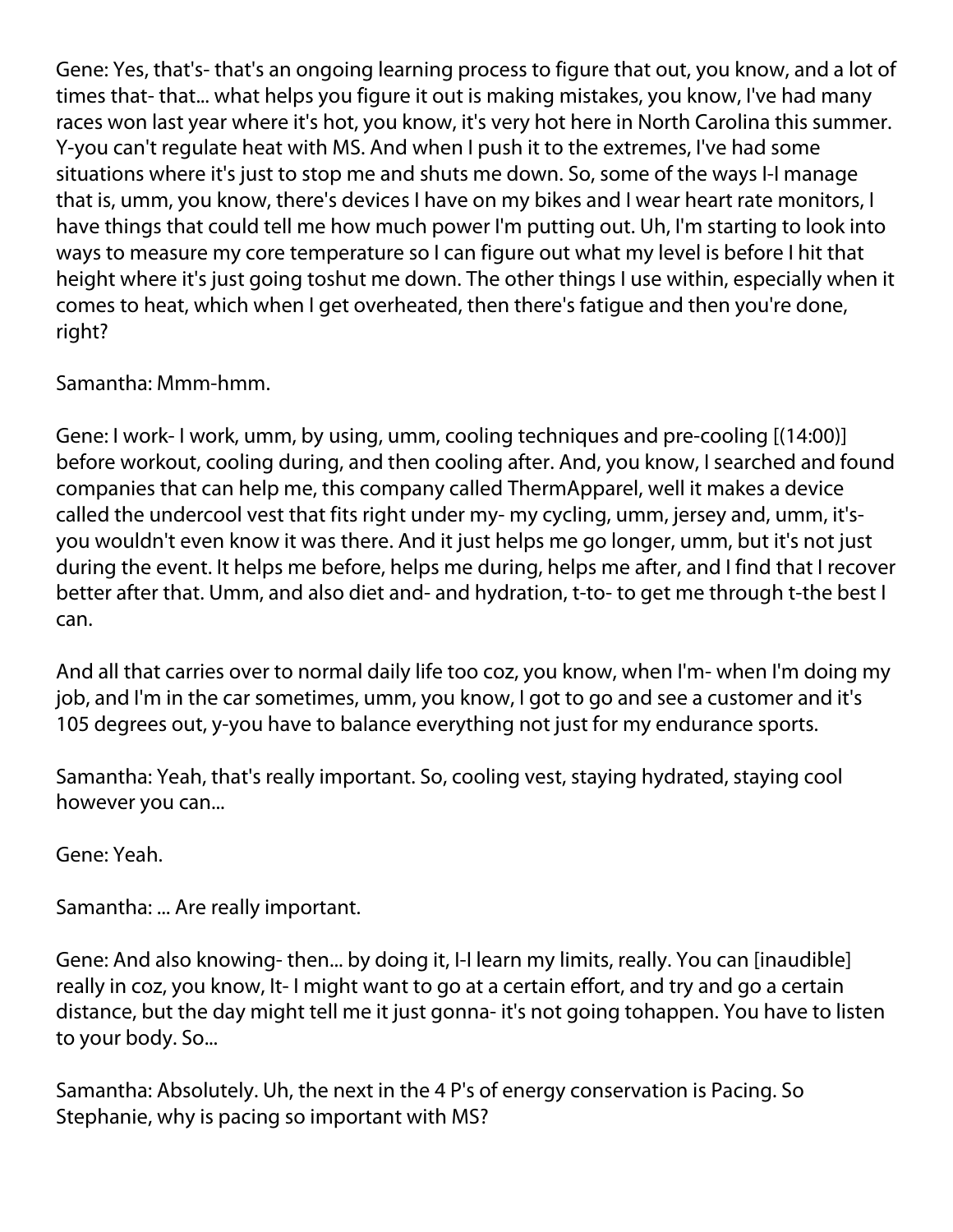Stephanie: So we're pacing in heavy load work, some recovery work; heavy load, working recovery work. And I love how Gene when he said that, with all his endurance training, you know, he has recovery days in there. That's awesome, like his or big recovery days. You know, a lot of us, I don't have endurance training, I don't do endurance training. But you know, a recovery day on my level might look totally different than recovery down his level. Or, a recovery minute, or hour, or whatever it is. So looking at that, just organizing it; so higher activity, lower activity, high activity, low activity, and trying not to slam in all that heavy energy work first.

Samantha: Yeah, thank you for explaining that. It makes a lot of sense. Gene, have you ever poorly paced yourself and had to learn from the experience?

Gene: Many times! [(16:00)]

[laughter]

What? Whether it's worker or- or- or an endurance race. In the endurance race, it's [inaudible]. Just- just this August, umm, uh, you know, it was a 12-hour race, umm, I-I had a plan, it was working. And it was- it was involved in that Ice Fest[?] I told you about and, but it was 105 degrees out and I- it's not that like I made mistakes. I just didn't know. I learned a lot from it, you know. And it got to a point where, you know, 5 hours in I was starting to fall apart and it got to a point where I was almost getting towards heat exhaustion. And I learned a lot from that, umm, it was brutal.

And there's in many races like that. And there's been times when I've worked, you know, during a n-normal day and without exercising, where it's hectic, there's stress, and I'll get home, and it's just I'm out. And I-I'll be... t-the MS fatigue hits in which is- can't be compared to normal fatigue. So it happens all the time.

Samantha: Yeah, and I've heard you share a story a couple times that that was an experience where you really overdid it and you kind of developed a mantra that you...

Gene: Yeah!

Samantha: ... Started to come by [laughing].

Gene: I'll tell you about that. It's so- so that was when I was still, you know, we're always learning with MS but it was when I was really starting to learn, I was- I was newly diagnosed. I knew I have an MS and I knew it would taken some things away from me, but I wanted to give it a try at the marathon distance again, and I was starting to, umm train. I went out and just run and, umm, felt OK so I kept going, then I realized I was 5 miles away from home. And I realized that it was going tobe a 10-mile run, and that was too far.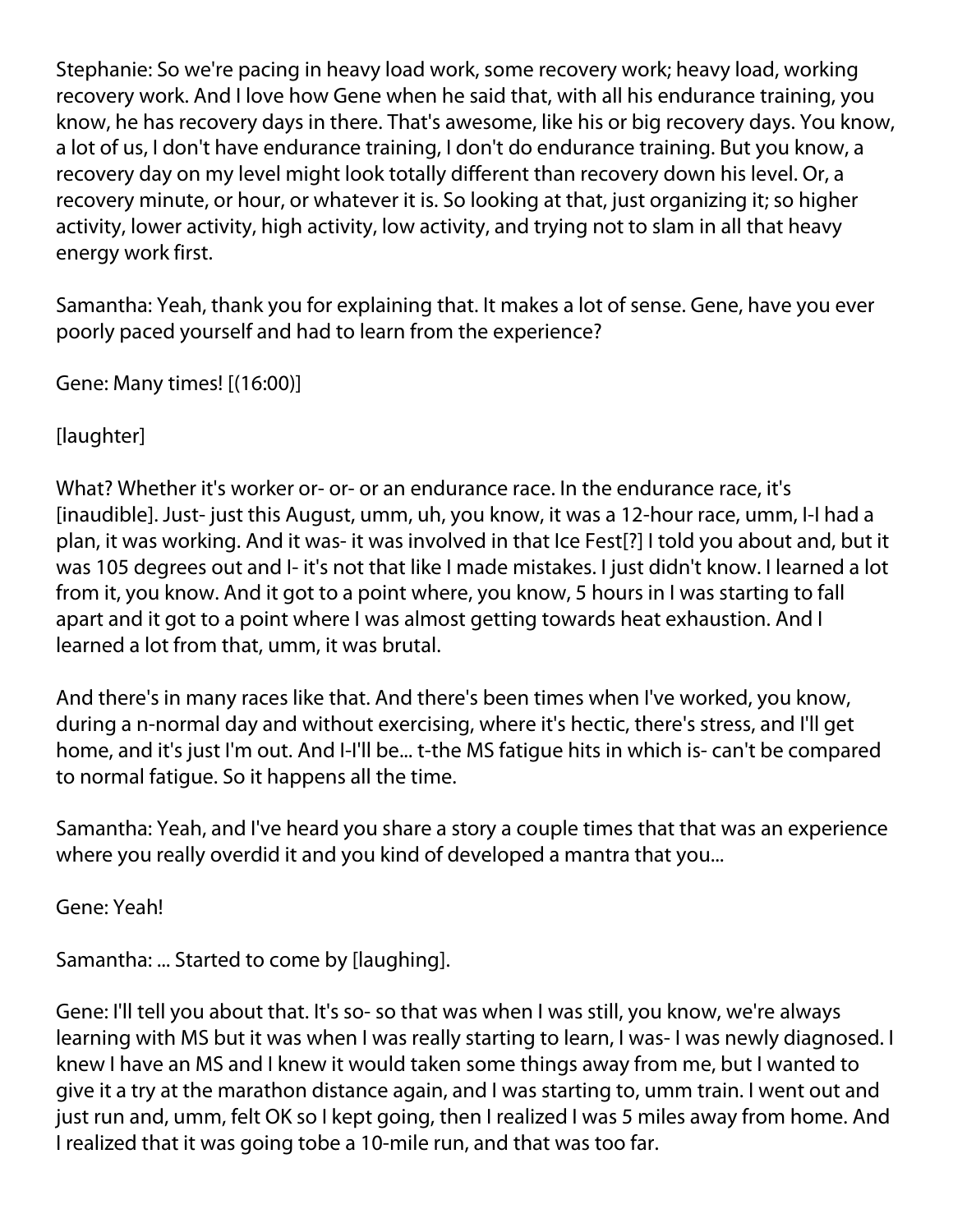Eh, so I got to the, uh, turnaround point, and I was really hurting. So, when I'm- when I'm doing races, I use mantras a lot, you know, just to kind of keep my-myself focused. So, when I was running and trying to get back to home, I just started chanting in my head on the where it came from. I just started chanting, "every step beats MS" and I kept doing it or- so I'm- I'm trying to keep myself from that thinking about the [(18:00)] pain I'm in. And I'm shuffling and say, "every step beats MS" and I'm starting to feel better. And before I knew it, a mile was gone, and then another mile, and- and another mile, and I got- that time, umm, I got home, I didn't really realize that I was close to home, but then I was home.

So on that day, "every step beats MS" was a physical thing for me. It was just trying to keep me moving. Umm, but since then, I've made it my mantra for life. I-I actually have it tattooed on my leg. You know, when you finish an IRONMAN, you get an IRONMAN tattoo. I didn't do that until I got MS. I turned it into an MS tattoo and I have a [inaudible] "every step beats MS". It's on all my bikes that I ride, it's on my clothes, and when people see it, it gets me talking. Helps me raise awareness coz then I- I tell them, you know.

And that day, in the story, it was a physical step. But it's much more than that now. It's- to me, it's- it's the way you set your life up. It's- it's- i-it's your mindset and how you're going totackle the day; it ties into everything that's definitely just talked about. What is that next step going tobe to help you live your li- your best life with MS? And I try and preach that- I-I try and show that in everything I do, you know, when I make mistakes, I try and learn from it.

And I just figured, if I've got that on my body and I- and I live that way, I can then talk to people that can help me spread awareness and help us all inspire people t-to do what they need to do to get the best help. And that might mean that they're going tocome to one of your- one of your programs and set some goals. Someone's step might be, you know, "I'm going tofigure out how to do things a little easier at home" and it all just goes from there. So that's- that's what that is and, umm, I love it. I-it really helps me every day, and if I'm helping myself, then I'm helping others too.

Samantha: Yeah, I love that, too. It's- I think it's better to not put yourself in a situation where you overdo it, but when you do, [(20:01)] and when it's kind of an i-inevitability with MS, umm..

Gene: Yes.

Samantha: ... That's a great mantra to help you get through. Another of the 4 P's is Prioritizing. So, Stephanie, what are we talking about with prioritizing?

Stephanie: When we talk about prioritizing, it's- it's determining what needs to be done versus what wants to be done in the day. Umm, and I'm not telling people to get rid of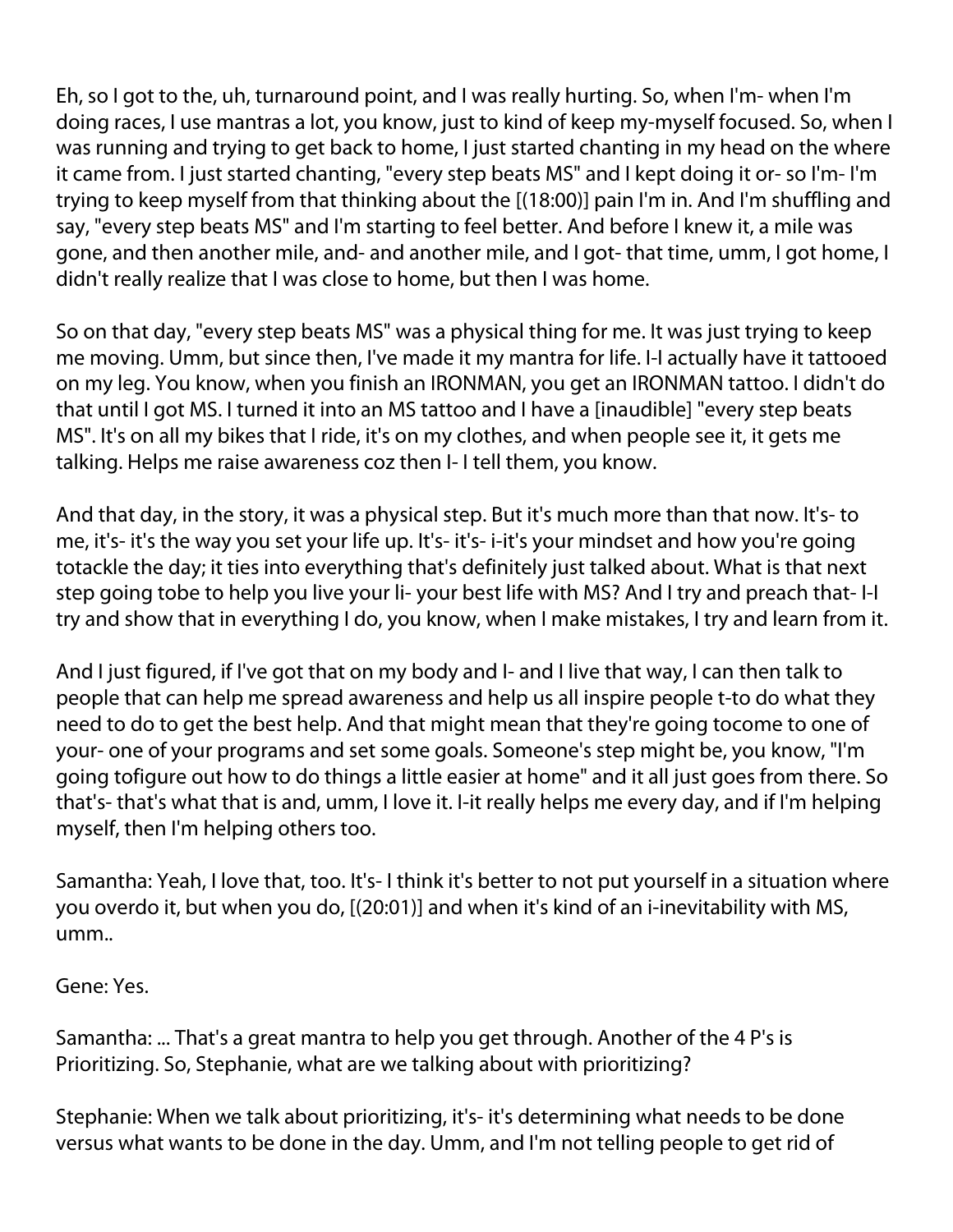all your wants because then, life is just not fun. And I know like Gene, found a way to make all his wants work, right? He's doing this cycling and he's staying involved, and those are his wants but, umm, also figuring out how to balance those wants and needs. Figuring out, you know, "I need to go to work.", "I need to pay the bills", or "I need to see my doctor today.". Those are the things I have to do. These are the things I want to do, and I want to incorporate them in there.

But are they simple things like, "I really want to vacuum my carpet every day.". Well, and some people are, you know, Taipei[?], they say and really have to keep everything super perfect and they have this regimen or routine in it. It's hard for them to break away. And I love how you mentioned that earlier Gene, is sometimes you have to be flexible and maybe, you know, the day does- doesn't go as you planned and you have to change a little. So that's when those needs and wants can be adjusted a little bit. You know, can we skip vacuuming the carpet today? Or can we skip something that's a little less important? Is today- just- just I'm just so tired, you know, I really wanted to cook this awesome meal and have all my friends over. But is it a day to switch it up and say, hey, I might order pizza and have everyone come hang out and eat pizza. You know, it's just I can't cook that giant meal I wanted to do today. So balancing those needs and wants.

Samantha: That makes- makes a lot of sense. Gene, you're a driving salesman, you're an athlete, you're a husband, you're a father. How does prioritizing help you with so many roles in your life?

Gene: It-it really connects well with every-everything that I've learned for balancing an endurance, uh, athlete lifestyle. It just connects so perfectly. [(22:00)] The support of my family to help me get through what I need to get done, and banking on and take and accepting help from my support team is the biggest thing I think that helps me throughthrough all that.

Samantha: Yeah, helping- having other people and, umm, kind of delegating your tasks can be really a good prio- good way of prioritizing.

Gene: I-in your team- your team does that for me too, as well. Can Do MS and the MS Global family that I, that's all part of that, you know, we're all there to help each other and that's- I help other people, and the team, they help me. So it's- it's... e-every- s-sometimes it's hard toto accept help. But, y-you know, if you have- if you have a surround yourself with a real team, I think- when you said that earlier in this podcast, that's the biggest thing, you know...

Samantha: Yeah, definitely.

Gene: ... To be honest.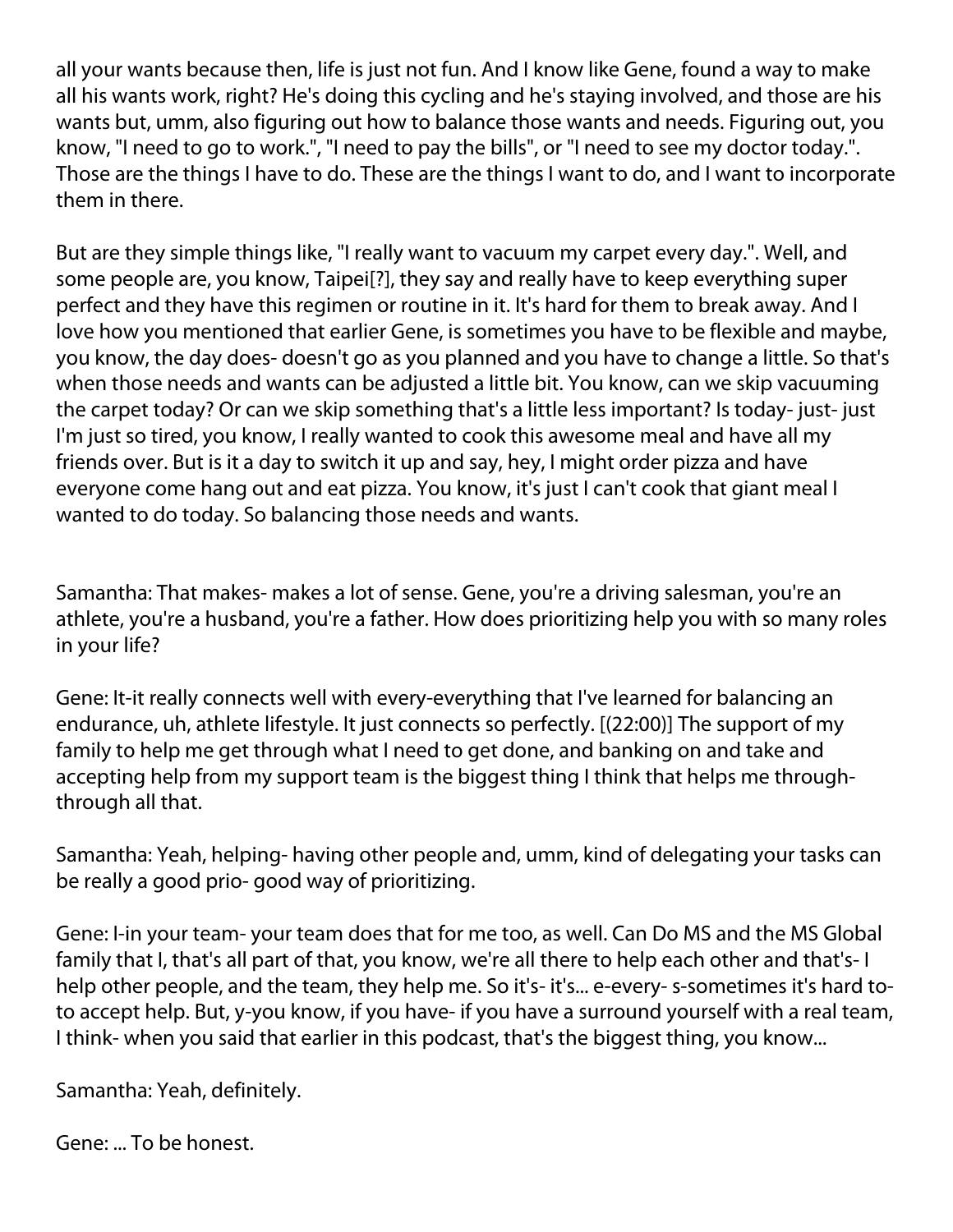Samantha: And then the last one we have is Positioning. So, Stephanie what is positioning mean when it comes to energy conservation?

Stephanie: I like to look at positioning as, yes, it might be the position you're in. So, maybe you sit for a shower instead of stand for a shower. Umm, and I have a lot of people who say, "why do I need to s-sit in the shower?", "I can stand in the shower.". But then they tell me when I'm done with the shower, I'm so exhausted I can't get dressed. Well, if you sit in the shower, then maybe you can get dressed. It might not even be necessarily that you're going tofall. It might be more, you're just saving that energy.

Umm, positioning could also be gadgets, you know, they have so many adaptive tools out there now. They have special knives for cutting and chopping. Umm, you could use food processors to cut or chop, right? Either just saving energy, let the machine do the work. Umm, they have clothing, that's modified. They have shoes that are easy to put on especially for people who have, umm, AFOs or braces on their feet. There's, you know, magnetic clothing. There's so many different opportunities, umm, with gadgets and tools out there.

Samantha: Yeah, I like that. Every little bit helps. So, we have Planning, Pacing, Prioritizing, and Positioning as those 4 P's to help us remember energy conservation. And it sounds like it can be helpful to everyone. Whether you're an endurance athlete or just need a little bit extra energy [(24:00)] to help you get dressed or bathed, or do something else that's important in your life. So after this conversation regarding energy conservation, for either of you, is there a key takeaway you hope others learn?

Gene: I would say just always be your own- your biggest advocate and learn. I've learned so much just for our conversations. How much that- that Stephanie is- is talking about ties into my life. Umm, I didn't know how much Occupational Therapist deal with people with MS before we all started talking. And I'm kinda blown away by it, and realize how much it- it does coming into my life. So, I think the takeaway is, you know, surround yourself with the best support team you have and- and be your best advocate, and always be willing to learn.

Stephanie: I love that, Gene. I also feel like, uh, my takeaway is often that a lot of people with MS feel like they lose control. They lose their ability to control their life and MS might be taking some of that from them. But using these 4 P's, can give them some of that control back. And you can have the power to say, "I'm going tomake my schedule for the day", "I'm going tofigure out what activities are most exhausting for me", "I'm going tolook into these tools that might have helped me", "I might be able to say no to somebody when they ask me for extra, you know, to do something extra today that I don't have the energy to do, or I might be able to p-prioritize my day a little bit better". So, I think it just gives a little bit of power and control back in a moment of feeling like you've lost that control.